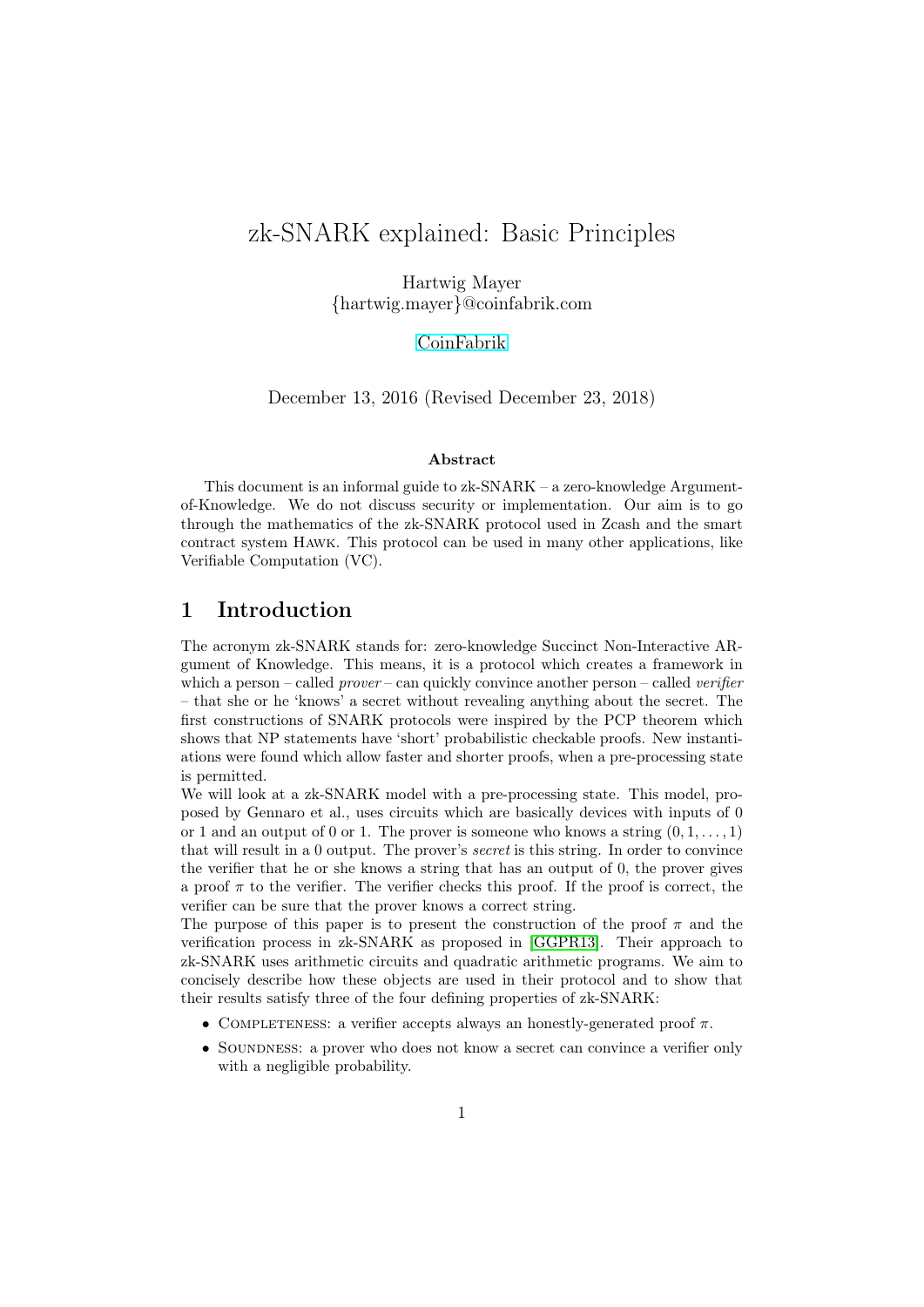• ZERO-KNOWLEDGE: a correct proof  $\pi$  does not leak any information about the secret.

We will not discuss the "succinct" part of zk-SNARK, i.e., proof-size and running time. For topics like arithmetic circuit generation and multiple uses of one-time setup, as well as security assumptions and implementation details, please refer to the following articles: [\[GGPR13\]](#page-7-0), [\[PHGR13\]](#page-7-1), and [\[BSCTV14\]](#page-7-2).

## 2 Arithmetic Circuits and Quadratic Arithmetic Programs

Arithmetic circuits can, like Boolean circuits, be represented as graphs with wires and gates as edges and vertices, respectively. We can assign a value to each input and output of a gate. The validity of this assignment depends on the circuit. The idea behind the zk-SNARK protocol using arithmetic circuits is to translate a valid circuit assignment into an algebraic property of polynomials, using quadratic arithmetic programs.

**2.1.** Arithmetic Circuits. Let  $C : \mathbb{F}^n \times \mathbb{F}^h \longrightarrow \mathbb{F}^l$  be a map which takes  $n + h$ arguments from a finite field  $\mathbb F$  as inputs and produces l outputs in  $\mathbb F$ . The map C is an arithmetic circuit if the outputs are determined by the inputs which pass through wires to gates where their values are manipulated according to arithmetic operations  $+$  or  $\times$  (allowing constant gates). The wires and gates have to form an acyclic directed graph.

A valid assignment for an arithmetic circuit C is a tuple  $(a_1, \ldots, a_N) \in \mathbb{F}^N$ , where  $N = (n + h) + l$  is the number of all inputs and outputs of the circuit, such that  $C(a_1, \ldots, a_{n+h}) = (a_{n+h+1}, \ldots, a_N).$ 

<span id="page-1-1"></span>**2.2 Example.** The map  $C : \mathbb{F}_{11}^2 \times \mathbb{F}_{11}^2 \longrightarrow \mathbb{F}_{11}^2$  with  $\mathbb{F}_{11} = \mathbb{Z}/11\mathbb{Z}$  and given by

 $C(x_1, x_2, x_3, x_4) := ((x_1 + 7x_2)(x_2 - x_3), (x_2 - x_3)(x_4 + 1))$ 

is an arithmetic circuit. An example of a valid assignment is  $(0, 1, 1, 1, 0, 0) \in \mathbb{F}_{11}^6$ . The circuit C is depicted in Figure [1.](#page-1-0) (Cf. [\[GGPR13\]](#page-7-0), section 7.4).



<span id="page-1-0"></span>Figure 1: An example of an arithmetic circuit.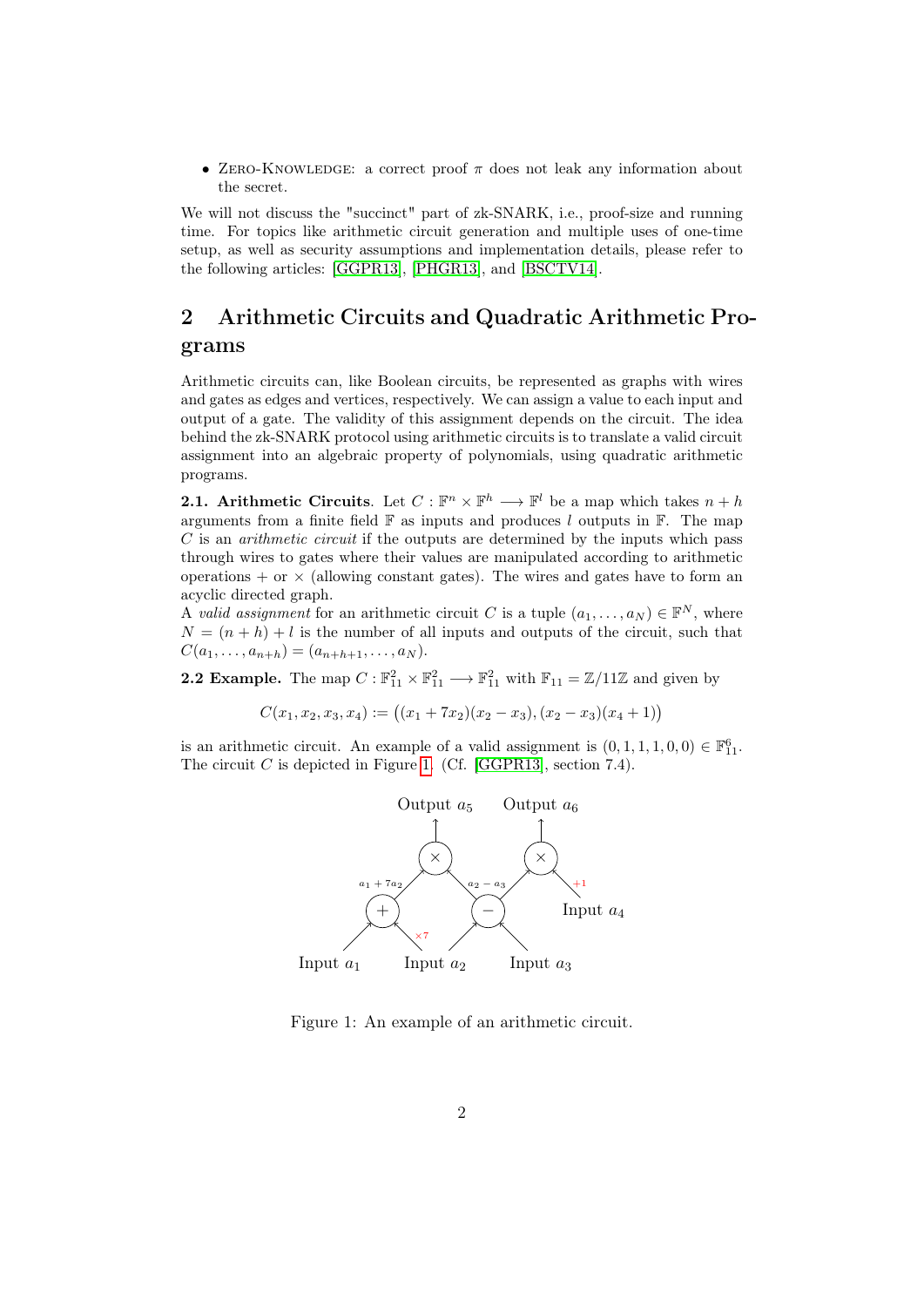2.3. Quadratic Arithmetic Programs. The role of a Quadratic Arithmetic Program (QAP) in zk-SNARK is to provide the prover with tools to construct the proof  $\pi$  for the claim that she or he knows a valid assignment  $(a_1, \ldots, a_N) \in \mathbb{F}^N$  for a circuit C. In fact, a QAP  $Q(C) := (\vec{A}, \vec{B}, \vec{C}, Z)$  for a given arithmetic circuit C provides three sets of polynomials

$$
\vec{A} = (A_i(z))_{i=0}^m, \ \vec{B} = (B_i(z))_{i=0}^m, \ \vec{C} = (C_i(z))_{i=0}^m \qquad (m \ge N)
$$

with coefficients in F, and a target polynomial  $Z(z) \in F[z]$  such that: The polynomial  $Z(z)$  divides the polynomial

$$
P(z) := (A_0(z) + \sum_{i=1}^m a_i A_i(z)) (B_0(z) + \sum_{i=1}^m a_i B_i(z)) - (C_0(z) + \sum_{i=1}^m a_i C_i(z)) (1)
$$
  
 :=  $A(z)$   $\xrightarrow{\qquad \qquad}$   $\xrightarrow{\qquad \qquad}$   $\xrightarrow{\qquad \qquad}$   $\xrightarrow{\qquad \qquad}$   $\xrightarrow{\qquad \qquad}$   $\xrightarrow{\qquad \qquad}$   $\xrightarrow{\qquad \qquad}$   $\xrightarrow{\qquad \qquad}$   $\xrightarrow{\qquad \qquad}$   $\xrightarrow{\qquad \qquad}$   $\xrightarrow{\qquad \qquad}$   $\xrightarrow{\qquad \qquad}$   $\xrightarrow{\qquad \qquad}$   $\xrightarrow{\qquad \qquad}$   $\xrightarrow{\qquad \qquad}$   $\xrightarrow{\qquad \qquad}$   $\xrightarrow{\qquad \qquad}$   $\xrightarrow{\qquad \qquad}$   $\xrightarrow{\qquad \qquad}$   $\xrightarrow{\qquad \qquad}$   $\xrightarrow{\qquad \qquad}$   $\xrightarrow{\qquad \qquad}$   $\xrightarrow{\qquad \qquad}$   $\xrightarrow{\qquad \qquad}$   $\xrightarrow{\qquad \qquad}$   $\xrightarrow{\qquad \qquad}$   $\xrightarrow{\qquad \qquad}$   $\xrightarrow{\qquad \qquad}$   $\xrightarrow{\qquad \qquad}$   $\xrightarrow{\qquad \qquad}$   $\xrightarrow{\qquad \qquad}$   $\xrightarrow{\qquad \qquad}$   $\xrightarrow{\qquad \qquad}$   $\xrightarrow{\qquad \qquad}$   $\xrightarrow{\qquad \qquad}$   $\xrightarrow{\qquad \qquad}$   $\xrightarrow{\qquad \qquad}$   $\xrightarrow{\qquad \qquad}$   $\xrightarrow{\qquad \qquad}$   $\xrightarrow{\qquad \qquad}$   $\xrightarrow{\qquad \qquad}$   $\xrightarrow{\qquad \qquad}$   $\xrightarrow{\qquad \qquad}$   $\xrightarrow{\qquad \qquad}$   $\xrightarrow{\qquad \qquad}$   $\xrightarrow{\qquad \qquad}$   $\xrightarrow{\qquad \qquad}$   $\xrightarrow{\qquad \qquad}$  <

if and only if  $(a_1, \ldots, a_N)$  is a valid assignment for the circuit C. The prover constructs  $P(z)$  for his proof  $\pi$ , and the verifier will "easily" check the divisibility property of  $P(z)$  by  $Z(z)$ .

2.4. Construction of QAPs. In this section we explain how to construct a QAP from an arithmetic circuit C. We illustrate each step of the construction in section 2.5 with the example we discussed earlier in section [2.2.](#page-1-1)

We consider an arithmetic circuit  $C$  whose circuit outputs are all outputs of multiplication gates. The positive integer  $m$  is the number of all input wires into the circuit plus the number of multiplication gates.

1. PREPARATION: Let  $M$  be the set of multiplication gates (labeled by the index of its output wire) and let  $W$  be the set of special wires, i.e., either input wires to the circuit or the output wires of multiplication gates. For a gate  $g \in M$ , let  $I_{g,L} \subset W$ be the set of special wires entering  $g$  from the left and which do not pass through another multiplication gate before g. Let  $I_{q,R}$  be defined similarly but with wires entering from the right.

2. TARGET POLYNOMIAL: Define  $Z(z) = \prod_{g \in M} (z - r_g)$  with distinct roots  $r_i \in \mathbb{F}$ .

3. LEFT AND RIGHT INPUT POLYNOMIALS: Choose polynomials for  $\vec{A}$  and  $\vec{B}$  with:

<span id="page-2-0"></span>
$$
A_i(r_g) = c_{g,L,i} \text{ if } i \in I_{g,L} \text{ otherwise } A_i(r_g) = 0
$$
  

$$
B_i(r_g) = c_{g,R,i} \text{ if } i \in I_{g,R} \text{ otherwise } B_i(r_g) = 0
$$
 (2)

where  $c_{q,L,i}$  denotes the scalar with which the *i*th special wire enters gate q from the left. The constants entering gate g from the left and right are captured in  $A_0(r_a)$ and  $B_0(r_q)$ , respectively.

4. OUTPUT POLYNOMIAL: Choose polynomials for  $\vec{C}$  so that

$$
C_i(r_g) = 1
$$
 if  $i = g$  otherwise  $C_i(r_g) = 0$ .

The polynomials we have chosen allow to calculate the inputs and outputs for any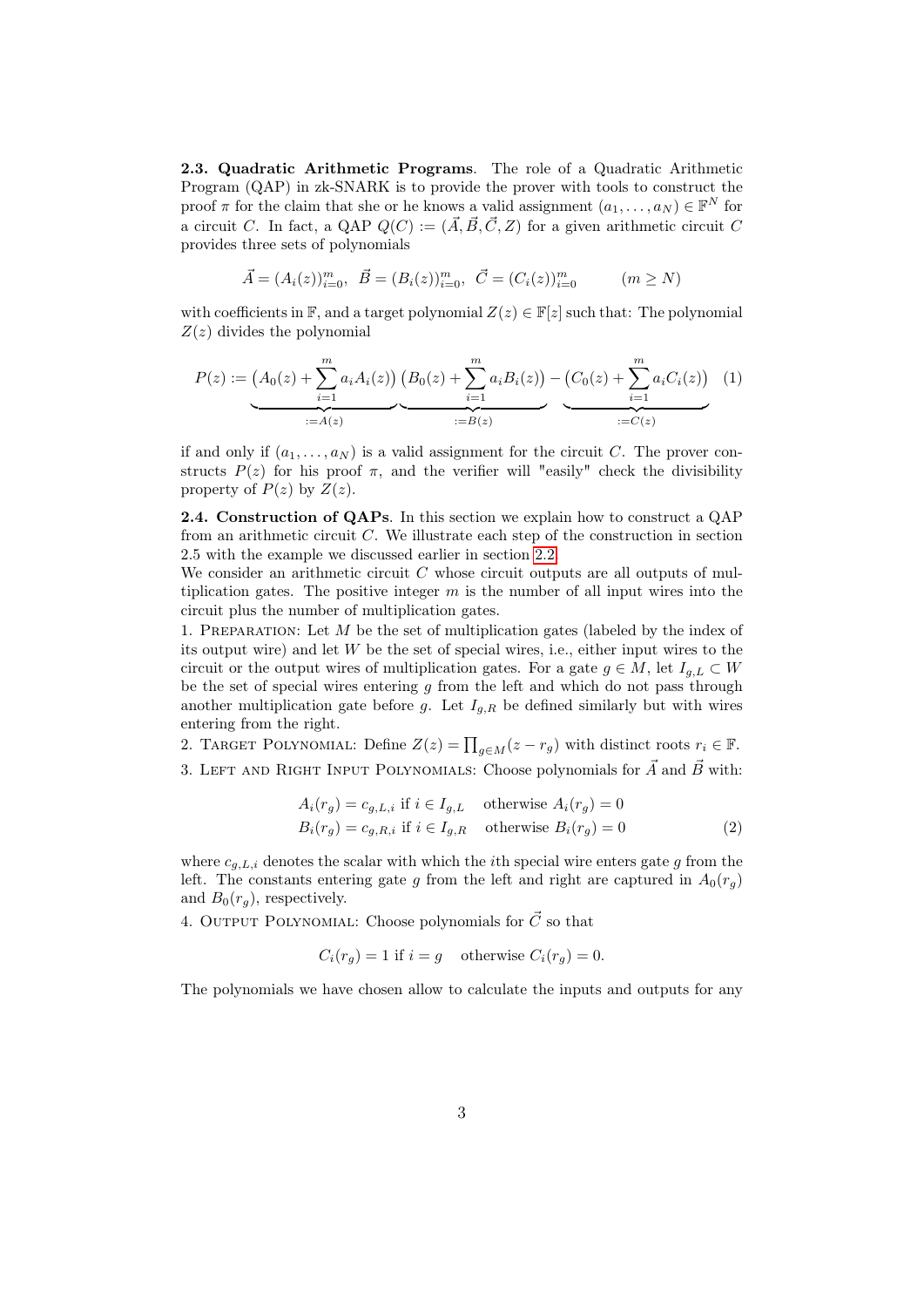multiplication gate  $q \in M$ :

 $\overline{i=1}$ 

$$
A(r_g) = A_0(r_g) + \sum_{i=1}^m a_i A_i(r_g) = A_0(r_g) + \sum_{i \in I_{g,L}} a_i c_{g,L,i}
$$
"Input to gate *g* from left"  

$$
B(r_g) = B_0(r_g) + \sum_{i=1}^m a_i B_k(r_g) = B_0(r_g) + \sum_{i \in I_{g,R}} a_i c_{g,R,i}
$$
"Input to gate *g* from right"  

$$
C(r_g) = C_0(r_g) + \sum_{i=1}^m a_i C_i(r_g) = a_g
$$
"Output of gate *g*".

This means that

$$
P(r_g) = A(r_g) \cdot B(r_g) - C(r_g) = 0 \quad \text{(for all gates } g \in M).
$$

**Conclusion:**  $(a_1, \ldots, a_N)$  is a valid assignment for circuit C, if and only if the polynomial  $P(z)$  has zeros at all  $r_q$  which is, by polynomial division, equivalent to  $Z(z)$  divides  $P(z)$ .

#### 2.5. QAP construction for the circuit in section [2.2](#page-1-1).

- 1.  $M = \{5, 6\}$  and  $W = \{a_1, a_2, a_3, a_4, a_5, a_6\}$ . We have  $m = N = 6$ . 2. Target polynomial:  $Z(z) = (z - r_5)(z - r_6)$ ,  $r_5, r_6 \in \mathbb{F}_{11}$  with  $r_5 \neq r_6$ .
- 3. & 4. Left Input Polynomials evaluated at  $r_5$  and  $r_6$ :

 $(A_0(r_5), A_0(r_6)) = (0, 0)$  no constants enter gate 5 or gate 6  $(A_1(r_5), A_1(r_6)) = (1, 0)$  wire  $a_1$  enters gate 5 but not gate 6  $(A_2(r_5), A_2(r_6)) = (7, 1)$  wire  $a_2$  enters gate 5 (with factor 7) and gate 6  $(A_3(r_5), A_3(r_6)) = (0, -1)$  wire  $a_3$  enters only gate 6 with factor  $-1$  $(A_4(r_5), A_4(r_6)) = (0, 0)$  wire  $a_4$  does not enter gate 5 or gate 6  $(A_5(r_5), A_5(r_6)) = (0, 0)$  wire  $a_5$  does not enter gate 5 or gate 6  $(A_6(r_5), A_6(r_6)) = (0, 0)$  wire  $a_6$  does not enter gate 5 or gate 6.

Similarly for the right inputs, the polynomials satisfying [\(2\)](#page-2-0) are:

$$
\begin{vmatrix}\nA_0(z) = A_4(z) = A_5(z) = A_6(z) = 0 \\
A_1(z) = \frac{1}{r_5 - r_6}(z - r_6) \\
A_2(z) = \frac{1}{r_5 - r_6}(z - r_5) + \frac{7}{r_5 - r_6}(z - r_6)\n\end{vmatrix}\n\begin{vmatrix}\nB_1(z) = B_5(z) = B_6(z) = 0 \\
B_0(z) = B_4(z) = \frac{1}{r_6 - r_5}(z - r_5) \\
B_2(z) = \frac{1}{r_5 - r_6}(z - r_6) = -B_3(z)\n\end{vmatrix}
$$

Proceeding with choices for the polynomials in  $\vec{C}$ , we find

$$
P(r_5) = A(r_5) \cdot B(r_5) - C(r_5) = (a_1 + 7a_2)(a_2 - a_3) - a_5
$$
  
\n
$$
P(r_6) = A(r_6) \cdot B(r_6) - C(r_6) = (a_2 - a_3)(1 + a_4) - a_6.
$$

Hence,  $Z(z)$  divides  $P(z)$  if and only if  $r_5, r_6$  are roots of  $P(z)$ , i.e.,  $(a_1, \ldots, a_6)$  is a valid assignment for C.

## 3 From QAP to zk-SNARK

To explain how a QAP for an arithmetic circuit is used in the zk-SNARK protocol we will use some helpful notation. For an arithmetic circuit  $C: \mathbb{F}^n \times \mathbb{F}^h \longrightarrow \mathbb{F}^l$ , we define the two sets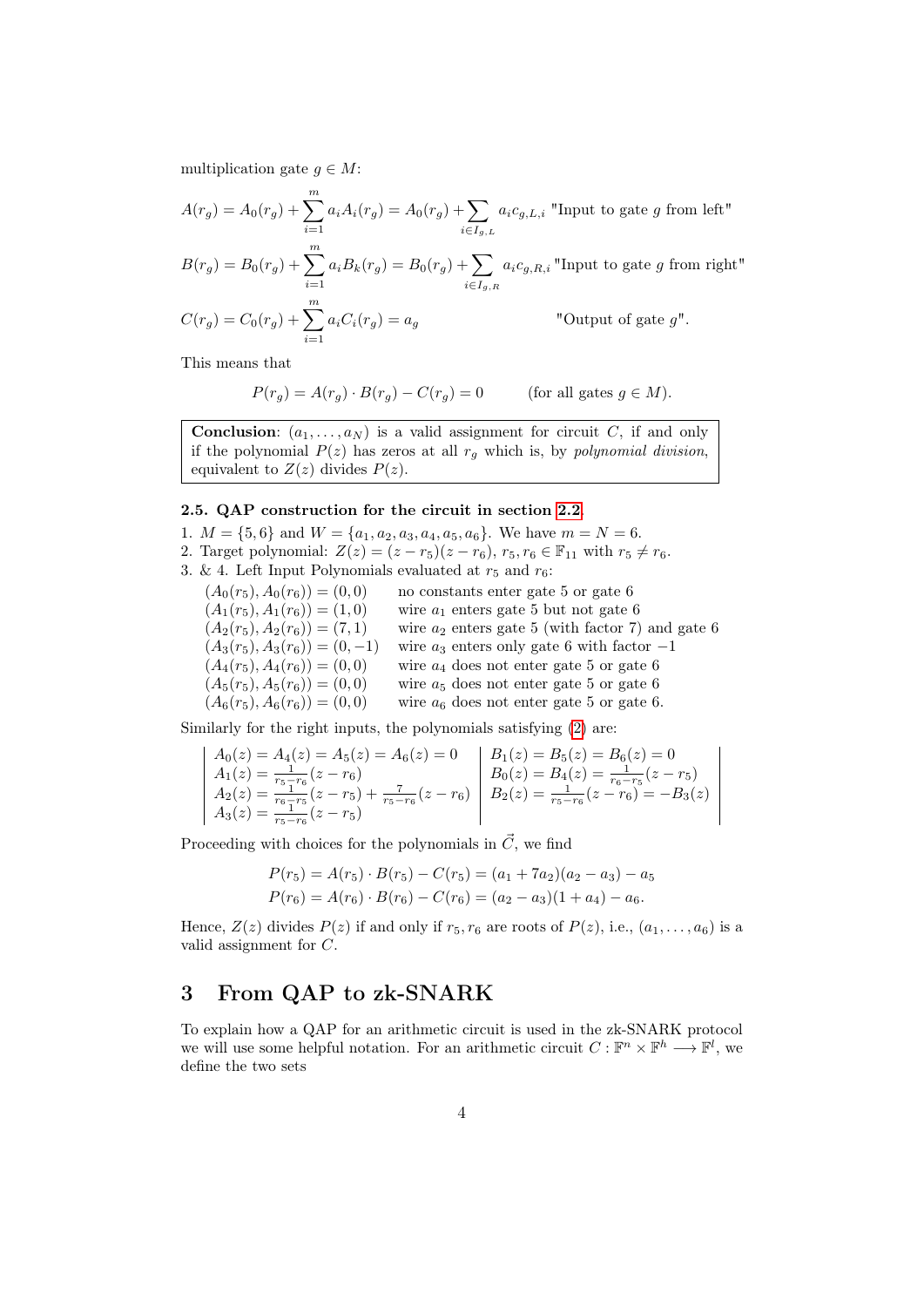$R_C := \{(\vec{x}, \vec{w}) \in \mathbb{F}^n \times \mathbb{F}^h \mid C(\vec{x}, \vec{w}) = 0\}$  "valid assignments with outputs of 0"  $\cdot L_C := \{ \vec{x} \in \mathbb{F}^n \mid \exists \vec{w} \in \mathbb{F}^h : C(\vec{x}, \vec{w}) = 0 \}$  "language" (NP-complete)

where  $\vec{w}$  is called *witness*, and which will be the prover's secret. The protocol consists of three algorithms which are usually named: key generation, prover, and verifier.

3.1. Introductary Example. We want to explain the basic mechanism of zk-SNARK on the basis of the arithmetic circuit  $C$  we used as an example in section [2.2.](#page-1-1) Assume the prover knows the valid assignment  $(\vec{x}, \vec{w}) = (0, 1, 1, 1) \in R_C$ . In the first phase, key generation, the QAP  $Q(C)$  including the target polynomial  $Z(z) = (z - r_5)(z - r_6)$  must be constructed by a trusted third party. In the second phase, the prover claims that  $\vec{x} = (0, 1) \in L_C$ , i.e., "I know a witness  $\vec{w}$ ", and constructs the polynomial

$$
P(z) = (A_2(z) + A_3(z) + A_4(z)) \cdot (B_0(z) + B_2(z) + B_3(z) + B_4(z)) - 0
$$
  
=  $\frac{7}{r_5 - r_6}(z - r_6) \cdot \frac{2}{r_6 - r_5}(z - r_5) = \frac{7}{r_5 - r_6} \cdot \frac{2}{r_6 - r_5} Z(z)$ 

for his proof  $\pi$ . In the third phase, the verifier checks that  $Z(z)$  divides  $P(z)$ . If the proof was constructed correctly, the verifier can infer that the prover knows a witness  $\vec{w}$ .

3.2. Bilinear Cryptography. The SNARK protocol in [\[GGPR13\]](#page-7-0) is based on bilinear pairing cryptography. This means that the polynomials of a QAP become encoded into elements of groups. Therefore, we assume two cyclic groups  $\mathbb{G}_1$  and  $\mathbb{G}_2$  (in additive notation) of prime order r with generators  $P_1$  and  $P_2$ , respectively, together with a map  $e : \mathbb{G}_1 \times \mathbb{G}_2 \longrightarrow \mathbb{G}_T$ , where  $\mathbb{G}_T$  is a group (in multiplicative notation) of order r. The map e is assumed to be (i) Z-bilinear, i.e.  $e(n_1P_1, n_2P_2) = e(P_1, P_2)^{n_1n_2}$ , and (ii) non-degenerate, i.e.,  $e(P_1, P_2) \neq 1_{\mathbb{G}_T}$ .

The idea of encoding consists of evaluating, for example, the polynomials  $A_i(z)$ ,  $B_i(z)$ at a random element  $\tau \in \mathbb{F}$  and mapping these elements to  $A_i(\tau)P_1$  in  $\mathbb{G}_1$  and  $B_i(\tau)P_2$  in  $\mathbb{G}_2$ . The calculations in the polynomial ring  $\mathbb{F}[z]$  are translated to calculations in the exponent of  $\mathbb{G}_T$  by  $e(A_i(\tau)P_1, B_i(\tau)P_2) = e(P_1, P_2)^{A_i(\tau)B_i(\tau)}$ .

3.3. SNARK – Completeness: We focus on the part of the SNARK protocol which assures a verifier always accepts an honestly generated proof. The polynomials of the QAP of an arithmetic circuit are generated and encoded in the first phase

| Key Generation                                                                                                          |  |  |
|-------------------------------------------------------------------------------------------------------------------------|--|--|
| <b>Input:</b> Arithmetic circuit $C : \mathbb{F}^n \times \mathbb{F}^h \longrightarrow \mathbb{F}^l$                    |  |  |
| 1. Construct the QAP $Q(C) = (\vec{A}, \vec{B}, \vec{C}, Z)$ of C.                                                      |  |  |
| 2. Randomly sample $\tau$ , $\rho_A$ , $\rho_B \in \mathbb{F}$ . Set $\rho_C := \rho_A \rho_B$ .                        |  |  |
| 3. Generate the Proving Key pk := $(\text{pk}_A, \text{pk}_B, \text{pk}_C, \text{pk}_H)$ where                          |  |  |
| $pk_A := (A_i(\tau)\rho_A P_1)_{i=0}^m$ $pk_B := (B_i(\tau)\rho_B P_2)_{i=0}^m$ $pk_C := (C_i(\tau)\rho_C P_1)_{i=0}^m$ |  |  |
| $pk_{B,i}$<br>$\operatorname{pk}_{C,i}$<br>$pk_{A,i}$                                                                   |  |  |
| $pk_H := (\tau^i P_1)_{i=0}^d$                                                                                          |  |  |
| $pk_{H,i}$                                                                                                              |  |  |
| 4. Generate the Verification Key vk := $(\text{vk}_{\text{IC}}, \text{vk}_{Z})$ where                                   |  |  |
| $\mathrm{vk}_{\mathsf{IC}} := (A_i(\tau) \rho_A P_1)_{i=0}^n \ \ \mathrm{vk}_Z := Z(\tau) \rho_C P_2$                   |  |  |
| $vk_{IC,i}$                                                                                                             |  |  |
| <b>Output:</b> $(\text{pk}, \text{vk})$                                                                                 |  |  |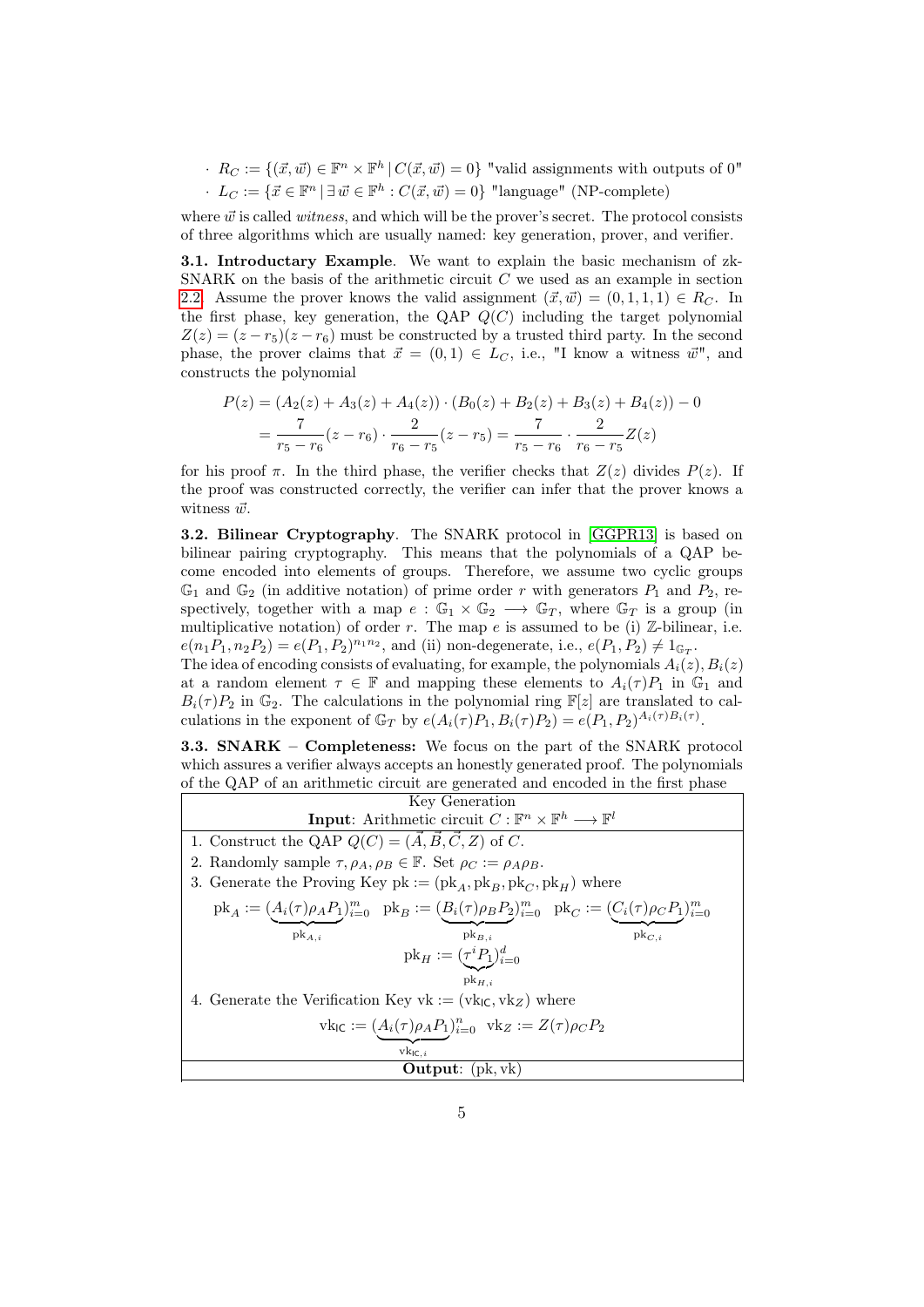The prover knows a valid assignment  $(\vec{x}, \vec{w}) \in R_C$  and must find a valid distribution for all the multiplication gates of the arithmetic circuit  $C$ . This can be achieved with a polynomial-time algorithm  $QAPwit(C, \vec{x}, \vec{w})$  (see [\[BSCTV14\]](#page-7-2), Lemma 4). The prover constructs  $P(z)$ , divides it by  $Z(z)$ , and uses the proving key to encode the result in  $\mathbb{G}_1$ .

| Prover                                                                                                                                                                                                                 |  |  |
|------------------------------------------------------------------------------------------------------------------------------------------------------------------------------------------------------------------------|--|--|
| <b>Input:</b> pk, $\vec{x} \in \mathbb{F}^n$ , and $\vec{w} \in \mathbb{F}^h$                                                                                                                                          |  |  |
| 1. Construct the QAP $(\vec{A}, \vec{B}, \vec{C}, \vec{Z})$ of $\vec{C}$ .                                                                                                                                             |  |  |
| 2. Compute a valid distribution $(a_1, \ldots, a_m) = \text{QAPwit}(C, \vec{x}, \vec{w}).$                                                                                                                             |  |  |
| 3. Determine the coefficients $(h_i)_{i=0}^d$ of $H(z) = \frac{A(z)B(z)-C(z)}{Z(z)}$                                                                                                                                   |  |  |
| 4. Construct the proof $\pi := (\pi_A, \pi_B, \pi_C, \pi_H)$ where                                                                                                                                                     |  |  |
| m<br>m<br>$\boldsymbol{m}$<br>$\pi_A := \sum a_i \mathrm{pk}_{A,i}$ $\pi_B := \mathrm{pk}_{B,0} + \sum a_i \mathrm{pk}_{B,i}$ $\pi_C := \mathrm{pk}_{C,0} + \sum a_i \mathrm{pk}_{C,i}$<br>$i = n+1$<br>$i=1$<br>$i=1$ |  |  |
| $\pi_H := \mathrm{pk}_{H,0} + \sum h_i \mathrm{pk}_{H,i}$<br>$i=1$                                                                                                                                                     |  |  |
| <b>Output:</b> proof $\pi$ of the statement " $\vec{x} \in L_C$ "                                                                                                                                                      |  |  |

Note that, for example,  $\pi_H$  is the encoded polynomial  $H(z)$  in the group  $\mathbb{G}_1$ , i.e.,  $\pi_H = H(\tau) \cdot \rho_B P_1$ . Similarly,  $\pi_B$  is the encoded polynomial  $B(z)$ , i.e.,  $\pi_B =$  $(B_0(\tau) + \sum_{i=1}^m a_i B_i(\tau)) \cdot \rho_B P_2 \in \mathbb{G}_2.$ 

In the third phase, the verifier checks whether  $Z(z)$  divides  $P(z)$ .

Verify: 
$$
\text{Verify: } \mathbb{R}^m
$$
 is a function of  $1$ . Calculate  $vk_{\vec{x}} = vk_{\mathsf{IC},0} + \sum_{i=1}^n x_i v k_{\mathsf{IC},i}$ .

\nCheck QAP divisibility:

\n
$$
e(vk_{\vec{x}} + \pi_A, \pi_B) = e(\pi_H, vk_Z) \cdot e(\pi_C, P_2).
$$
\nOutput:

\n1 (correct) or 0 (incorrect)

Note that  $\mathrm{vk}_{\vec{x}} + \pi_A = A(\tau)\rho_aP_1$ , and so the verifying equation [\(3\)](#page-5-0) is equivalent to

<span id="page-5-0"></span>
$$
e(P_1, P_2)^{\rho_A \rho_B A(\tau)B(\tau)} = e(P_1, P_2)^{\rho_C H(\tau)Z(\tau)} e(P_1, P_2)^{\rho_C C(\tau)}.
$$

Hence, the non-degeneracy of the pairing  $e$  implies that equation [\(3\)](#page-5-0) holds true if and only if  $P(\tau) = H(\tau)Z(\tau)$ . If the proof was constructed honestly, then  $P(z) =$  $H(z)Z(z)$ , and hence equation [\(3\)](#page-5-0) holds true which shows "completeness".

**3.4. SNARK – Soundness**. A malicious prover could use  $P(z) = Z(z)$  for his proof with  $A(z) = 1, B(z) = Z(z)$ , and  $C(z) = 0$ . This would be accepted by the verifier, although the prover does not really know a valid assignment  $(\vec{x}, \vec{w}) \in R_C$ . Therefore, the verifier has to do two further checks which guarantee that  $P(z)$  was built correctly.

- (i) Correct Span: The polynomials  $A(z)$ ,  $B(z)$ ,  $C(z)$  are linear combinations of  $\vec{A}, \vec{B}$ , and  $\vec{C}$ , respectively.
- (ii) Same Coefficients: The linear combinations  $A(z)$ ,  $B(z)$ ,  $C(z)$  all use the same  $\text{coefficients } a_i.$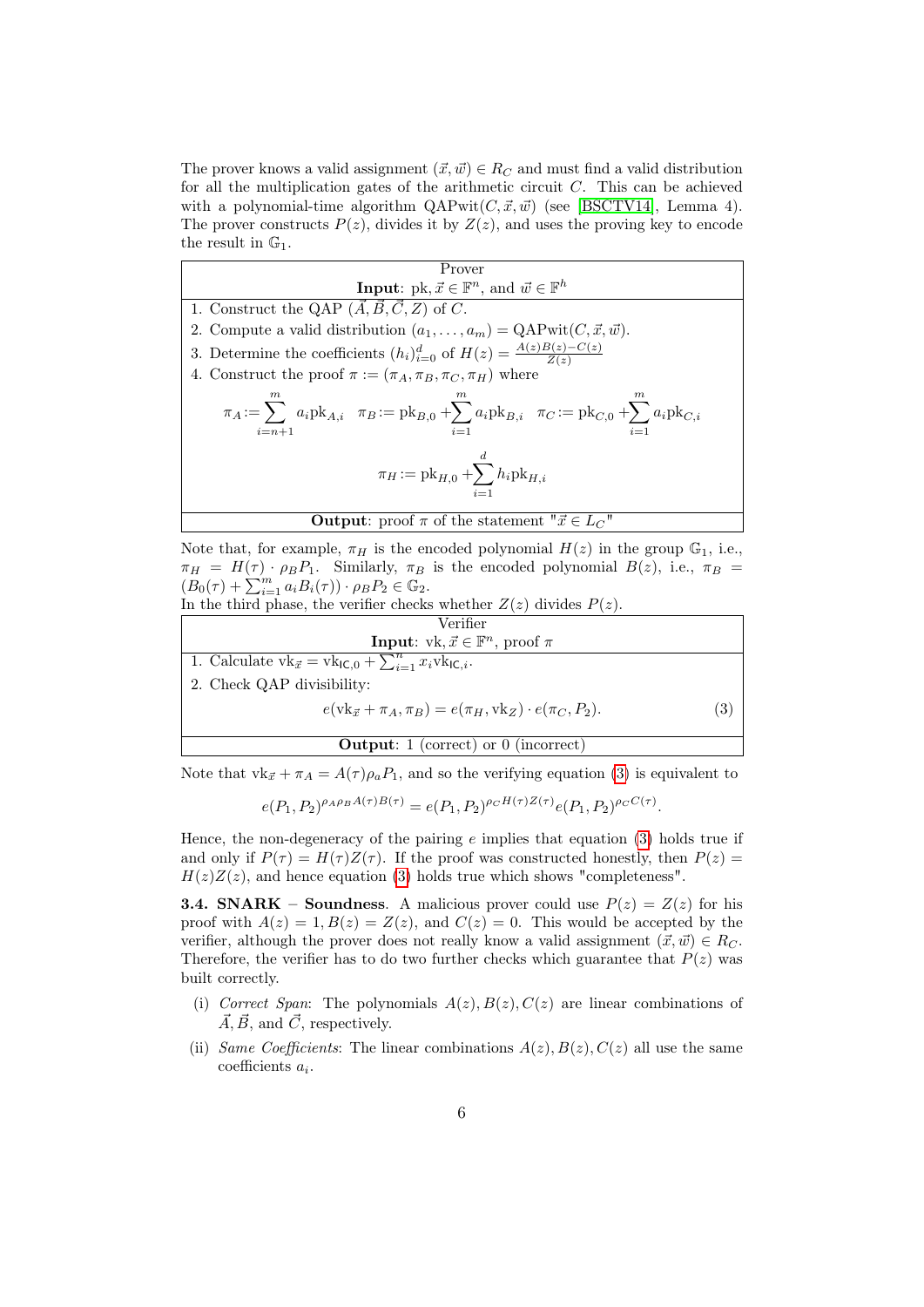This is basically achieved by asking the prover to construct the same proof a second time, but using proving keys which deviate from the first ones by multiplying a random constant, e.g.  $pk'_{A,i} = \alpha_A pk_{A,i}$ . A prover who does not know  $\alpha_A$ , but manages to construct  $\pi'_{A} = \alpha_{A}\pi_{A}$ , "must" have used the pk<sub>A,i</sub> and pk<sub>A,i</sub> in the construction.

| Key Generation Extras                                                                         |                                                                                                                                        |  |
|-----------------------------------------------------------------------------------------------|----------------------------------------------------------------------------------------------------------------------------------------|--|
| Correct Span Check                                                                            | Same Coefficient Check                                                                                                                 |  |
| 1. Randomly sample $\alpha_A, \alpha_B, \alpha_C \in \mathbb{F}$                              | 1. Randomly sample $\beta, \gamma \in \mathbb{F}$                                                                                      |  |
| 2. Proving Key:                                                                               | 2. Proving Key:                                                                                                                        |  |
| $pk'_{A} := (\alpha_A A_i(\tau) \rho_A P_1)_{i=0}^m$                                          | $\mathrm{pk}_{K}:=$                                                                                                                    |  |
| $pk_{A,i}$<br>$pk'_B := (\underbrace{\alpha_B \rho_B B_i(\tau) P_1}_{i=0}^m)_{i=0}^m$         | $(\beta(\rho_A A_i(\tau) + \rho_B B_i(\tau) + \rho_C C_i(\tau))P_1)_{i=0}^m$                                                           |  |
| $pk_{B,i}$<br>$pk'_{C} := (\underbrace{\alpha_{C}\rho_{C}C_{i}(\tau)P_{1}})^{m}_{i=0}.$       | $pk_{K,i}$                                                                                                                             |  |
| $\rm{pk}_{C,i}$                                                                               |                                                                                                                                        |  |
| 3. Verification Key:                                                                          | 3. Verification Key:                                                                                                                   |  |
| $\mathrm{vk}_A := \alpha_A P_2, \mathrm{vk}_B := \alpha_B P_1, \mathrm{vk}_C := \alpha_C P_2$ | $\mathrm{vk}_{\gamma} := \gamma P_2, \mathrm{vk}_{\beta\gamma}^1 := \gamma \beta P_1, \mathrm{vk}_{\beta\gamma}^2 := \gamma \beta P_2$ |  |

Correct Span Check: The prover has to add

$$
\pi'_A:=\sum_{i=n+1}^ma_i\text{pk}'_{A,i}\quad \pi'_B:=\text{pk}'_{B,0}+\sum_{i=1}^ma_i\text{pk}'_{B,i}\quad \pi'_C:=\text{pk}'_{C,0}+\sum_{i=1}^ma_i\text{pk}'_{C,i}
$$

to the proof  $\pi$ . The verifier can use this proof to check whether

$$
e(\pi_A, \text{vk}_A) = e(\pi'_A, P_2) \quad e(\text{vk}_B, \pi_B) = e(\pi'_B, P_2) \quad e(\pi_C, \text{vk}_C) = e(\pi'_C, P_2).
$$
 (4)

Since for example  $e(\pi_A, \text{vk}_A) = e(\pi'_A, P_2)$  holds if and only if  $\pi'_A = \alpha_A \pi_A$ , based on the "knowledge of exponent" assumption, there is an overwhelmingly high probability, that the prover used the encoded version  $\mathrm{pk}_{A,i}$  and  $\mathrm{pk}'_{A,i}$  of  $\vec{A}$ .

Same Coefficient Check: The prover has to add to the proof  $\pi$ 

$$
\pi_K:=\mathsf{pk}_{K,0}+\sum_{i=1}^m a_i \mathsf{pk}_{K,i}
$$

which the verifier uses to check whether

$$
e(\pi_K, \mathbf{vk}_\gamma) = e(\mathbf{vk}_{\vec{x}} + \pi_A + \pi_C, \mathbf{vk}_{\beta\gamma}^2) \cdot e(\mathbf{vk}_{\beta\gamma}^1, \pi_B).
$$

Similarly, the prover "must" have used the same coefficients  $a_i$  for  $\pi_A, \pi_B$ , and  $\pi_C$ when this equation holds.

Since (i) and (ii) guarantee that the prover constructed the polynomial  $P(z)$  encoded in  $\pi_H$  correctly, the divisibility check implies that there is an overwhelmingly high probability that she or he 'knows' a valid assignment.

3.5. SNARK – Zero Knowledge. The above SNARK realization can be made statistically zero knowledge if the prover also randomly samples  $\delta_1, \delta_2, \delta_3 \in \mathbb{F}$  and